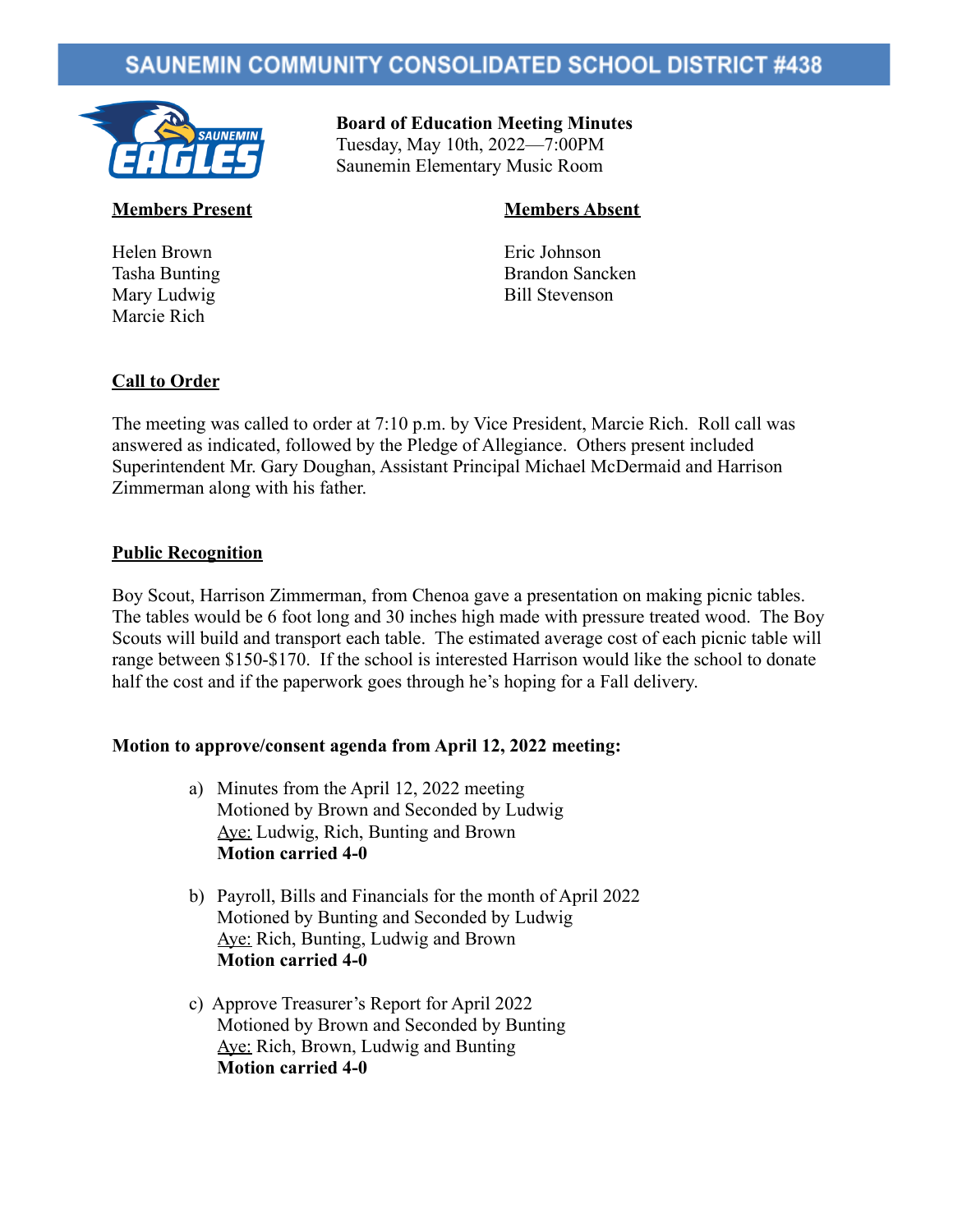## **Superintendent's Report**

- Congratulations to the Scholastic Bowl for making it to Sectionals. They won the first two rounds and lost in the third round
- Discussed some current and future summer projects: parking lot repairs, paint the stairwell, paint some classrooms, replace lights, tile in the west classrooms, replace the playground fence
- Reviewed the Balance Sheet Summary by Fund
- Graduation will be held on Wednesday, May 25, 2022. The ceremony will begin at  $7:00$ p.m. in the Saunemin Grade School Gym. Board Members Tasha Bunting and Mary Ludwig have volunteered to attend
- Discussed the consideration to move the Medical Insurance renewal date to September 1st each year
- Discussed LCSSU payments. The board has suggested they vote prior to approving large payments
- Reviewed the options of a Solar Energy proposal, the board is not interested

**Motion to Adjourn to Closed Session** *to discuss the appointment, employment, compensation, discipline, performance, or dismissal of specific employees of the public body, collective negotiating matters or deliberations concerning salary schedules for one or more classes of employees, student disciplinary cases.5 ILCS 120/2 (c),(1),(2)*

Moved by Bunting and Seconded by Brown to adjourn to closed session at 7:55 p.m. **Aye:** Rich, Brown, Ludwig and Bunting **Motion carried 4-0**

## **Motion to Return to Open Session**

Moved by Ludwig and Seconded by Brown at 8:24p.m. **Aye:** Bunting, Brown, Rich, and Ludwig **Motion carried 4-0**

## **Assistant Principal/Athletic Director**

- Track and Field two students from Odell advanced to State
- Inflatable Day will be at the end of the school year
- End of the school year raffles will be given for positive behavior

## **Action Items**

a) Approve all closed session minutes remained sealed Moved by Ludwig and Seconded by Brown **Aye:** Bunting, Brown, Rich, and Ludwig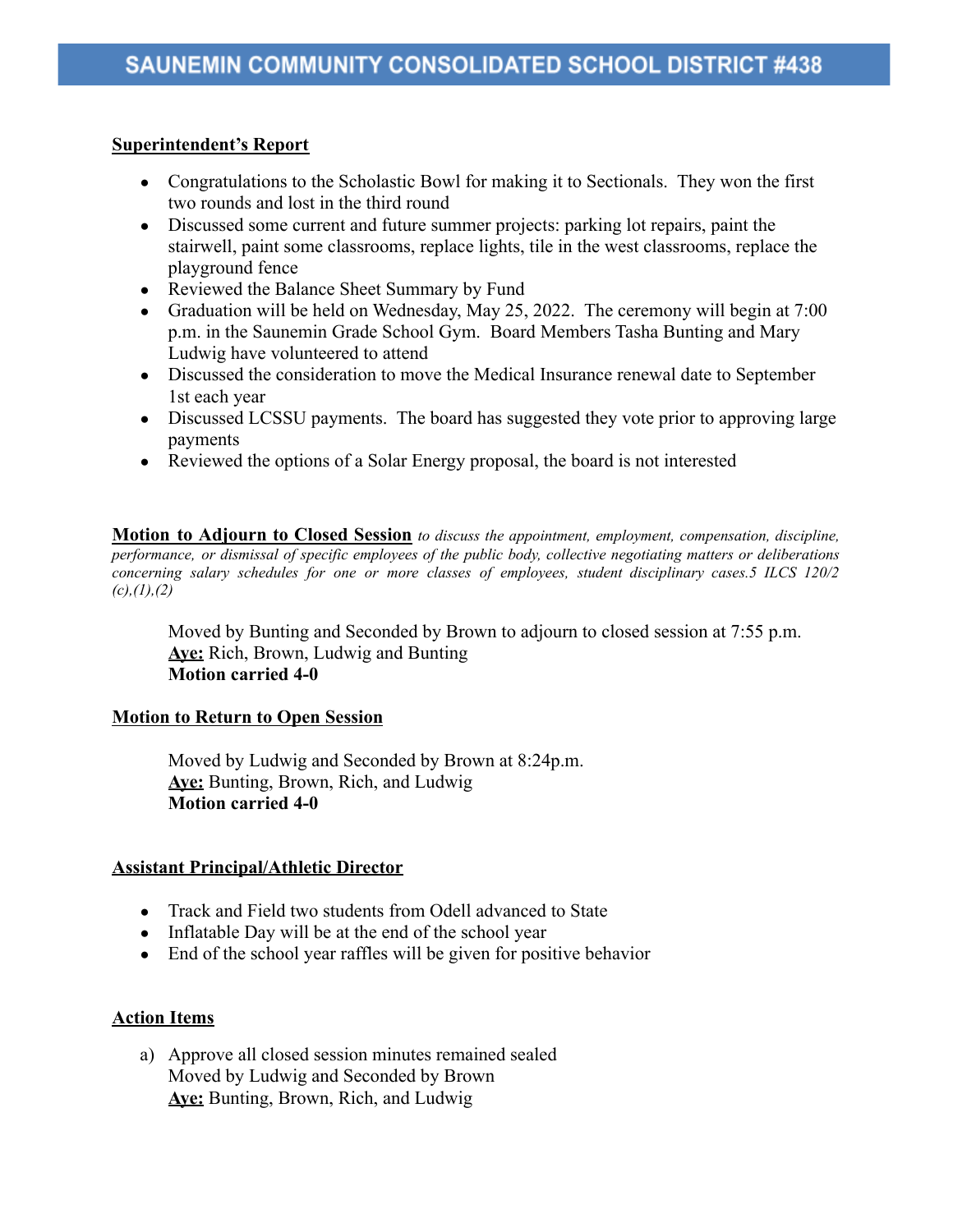### **Motion carried 4-0**

- b) Approve all closed session recordings from FY 17, FY 18, FY 19 and FY 20 be destroyed Moved by Brown and Seconded by Bunting **Aye:** Bunting, Ludwig, Brown and Rich **Motion carried 4-0**
- c) Approve employment of Caitlyn Ricketts as Music Teacher Moved by Bunting and Seconded by Ludwig **Aye:** Brown, Ludwig, Rich, and Bunting **Motion carried 4-0**
- d) Approve employment of Samantha Small as 2nd Grade Teacher Moved by Brown and Seconded by Ludwig **Aye:** Brown, Ludwig, Rich, and Bunting **Motion carried 4-0**
- e) Approve employment of Madyson DiNardi as 5th Grade Teacher Moved by Bunting and Seconded by Ludwig **Aye:** Brown, Ludwig, Rich, and Bunting **Motion carried 4-0**
- f) Approve resignation of Danny Irish Moved by Brown and Seconded by Bunting **Aye:** Ludwig, Rich, Bunting and Brown **Motion carried 4-0**
- g) Approve Abraham Masonry for tuckpointing work Moved by Brown and Seconded by Bunting **Aye:** Rich, Bunting, Ludwig and Brown **Motion carried 4-0**
- h) Approve Summer Maintenance Crew of Vic Johns, Alan Arnolts, Rick Patarozzi and Tyson Cramer Moved by Bunting and Seconded by Ludwig **Aye:** Rich, Brown, Ludwig, and Bunting **Motion carried 4-0**
- i) Approve Tuition Reimbursement for Brittany Masching Moved by Brown and Seconded by Ludwig **Aye:** Bunting, Brown, Rich, and Ludwig **Motion carried 4-0**
- j) Approve Athletic Coops with Odell for Track, Girls' Basketball, and Softball Moved by Bunting and Seconded by Brown **Aye:** Bunting, Ludwig, Brown, and Rich